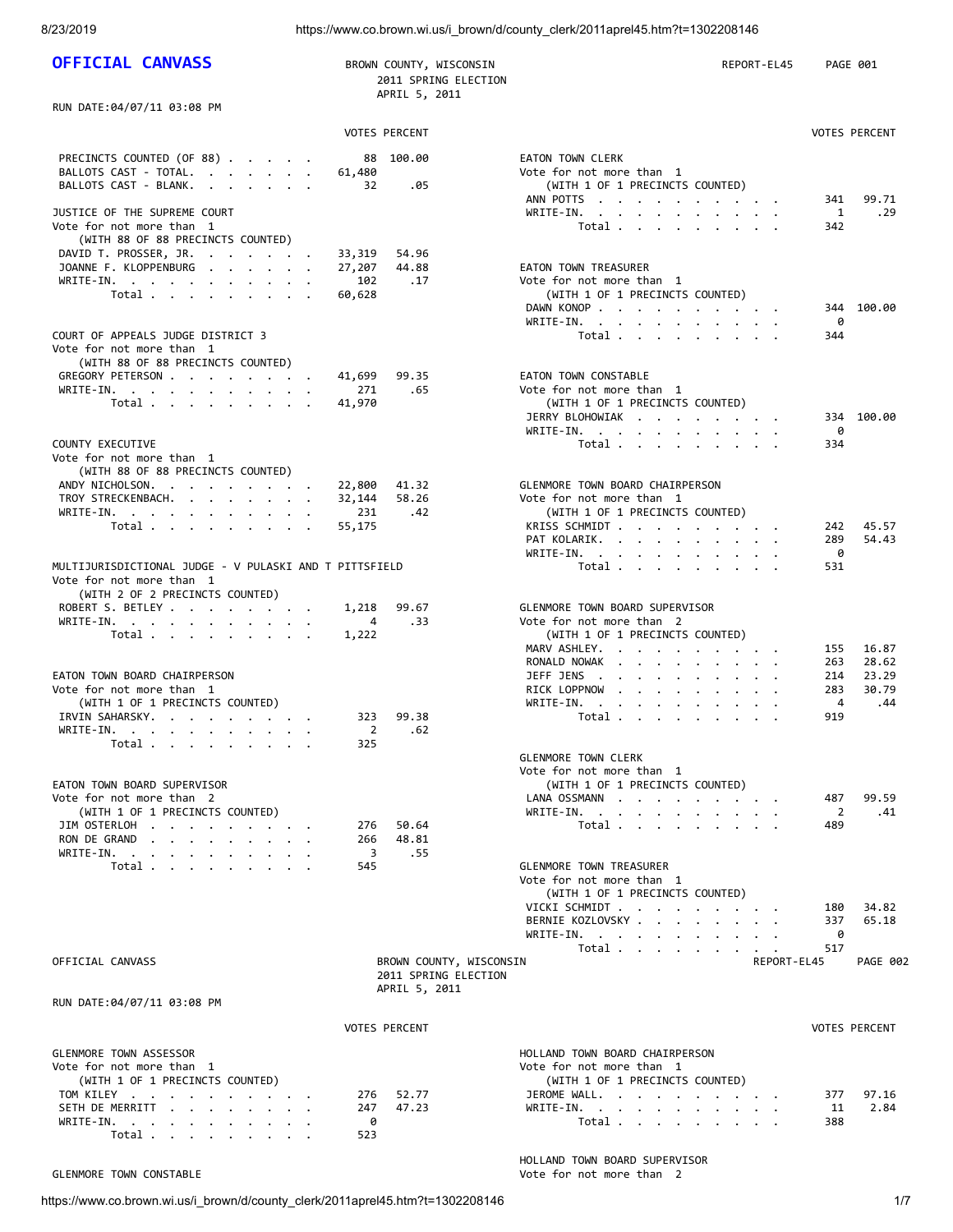| 8/23/2019                                                                                                                                                                                                                                         |          |                      | https://www.co.brown.wi.us/i_brown/d/county_clerk/2011aprel45.htm?t=1302208146                                                                             |                      |
|---------------------------------------------------------------------------------------------------------------------------------------------------------------------------------------------------------------------------------------------------|----------|----------------------|------------------------------------------------------------------------------------------------------------------------------------------------------------|----------------------|
| Vote for not more than 1                                                                                                                                                                                                                          |          |                      | (WITH 1 OF 1 PRECINCTS COUNTED)                                                                                                                            |                      |
| (WITH 1 OF 1 PRECINCTS COUNTED)                                                                                                                                                                                                                   |          |                      | MIKE GEIGER.<br>306                                                                                                                                        | 48.57                |
| BRIAN OSTRENGA.                                                                                                                                                                                                                                   | 201      | 38.95                | TOM VANDE WETTERING<br>317                                                                                                                                 | 50.32                |
| JOE GUNS.                                                                                                                                                                                                                                         | 315      | 61.05                | 7<br>WRITE-IN.                                                                                                                                             | 1.11                 |
| WRITE-IN.<br>Total $\cdots$ $\cdots$ $\cdots$                                                                                                                                                                                                     | 0<br>516 |                      | 630<br>Total                                                                                                                                               |                      |
|                                                                                                                                                                                                                                                   |          |                      |                                                                                                                                                            |                      |
|                                                                                                                                                                                                                                                   |          |                      | HOLLAND TOWN CLERK                                                                                                                                         |                      |
| GREEN BAY TOWN BOARD CHAIRPERSON                                                                                                                                                                                                                  |          |                      | Vote for not more than 1                                                                                                                                   |                      |
| Vote for not more than 1                                                                                                                                                                                                                          |          |                      | (WITH 1 OF 1 PRECINCTS COUNTED)                                                                                                                            |                      |
| (WITH 1 OF 1 PRECINCTS COUNTED)                                                                                                                                                                                                                   | 591      | 99.49                | WILLIAM CLANCY.<br>393<br>WRITE-IN.<br>1                                                                                                                   | 99.75<br>.25         |
| LEE DE CHAMPS<br>WRITE-IN.                                                                                                                                                                                                                        | 3        | .51                  | Total<br>394                                                                                                                                               |                      |
| Total $\cdots$ $\cdots$ $\cdots$                                                                                                                                                                                                                  | 594      |                      |                                                                                                                                                            |                      |
|                                                                                                                                                                                                                                                   |          |                      |                                                                                                                                                            |                      |
|                                                                                                                                                                                                                                                   |          |                      | HOLLAND TOWN TREASURER                                                                                                                                     |                      |
| GREEN BAY TOWN BOARD SUPERVISOR<br>Vote for not more than 2                                                                                                                                                                                       |          |                      | Vote for not more than 1<br>(WITH 1 OF 1 PRECINCTS COUNTED)                                                                                                |                      |
| (WITH 1 OF 1 PRECINCTS COUNTED)                                                                                                                                                                                                                   |          |                      | GLORIA KENNEDY.<br>394                                                                                                                                     | 100.00               |
| CARY DEQUAINE                                                                                                                                                                                                                                     | 516      | 56.33                | 0<br>WRITE-IN.                                                                                                                                             |                      |
| DIANNE JACOBS                                                                                                                                                                                                                                     | 399      | 43.56                | Total<br>394                                                                                                                                               |                      |
| WRITE-IN.                                                                                                                                                                                                                                         | 1        | .11                  |                                                                                                                                                            |                      |
| Total                                                                                                                                                                                                                                             | 916      |                      | HOLLAND TOWN CONSTABLE                                                                                                                                     |                      |
|                                                                                                                                                                                                                                                   |          |                      | Vote for not more than 1                                                                                                                                   |                      |
| GREEN BAY TOWN CLERK                                                                                                                                                                                                                              |          |                      | (WITH 1 OF 1 PRECINCTS COUNTED)                                                                                                                            |                      |
| Vote for not more than 1                                                                                                                                                                                                                          |          |                      | MIKE JESKE<br>325                                                                                                                                          | 91.81                |
| (WITH 1 OF 1 PRECINCTS COUNTED)                                                                                                                                                                                                                   |          |                      | WRITE-IN.<br>29                                                                                                                                            | 8.19                 |
| DEBBIE MERCIER.                                                                                                                                                                                                                                   | 622      | 99.84                | $\begin{tabular}{cccccccccccccc} Total & . & . & . & . & . & . & . & . & . \end{tabular}$<br>354                                                           |                      |
| WRITE-IN.<br>Total                                                                                                                                                                                                                                | 1<br>623 | .16                  |                                                                                                                                                            |                      |
|                                                                                                                                                                                                                                                   |          |                      | HUMBOLDT TOWN BOARD CHAIRPERSON                                                                                                                            |                      |
|                                                                                                                                                                                                                                                   |          |                      | Vote for not more than 1                                                                                                                                   |                      |
| GREEN BAY TOWN TREASURER                                                                                                                                                                                                                          |          |                      | (WITH 1 OF 1 PRECINCTS COUNTED)                                                                                                                            |                      |
| Vote for not more than 1                                                                                                                                                                                                                          |          |                      | NORBERT DANTINNE, JR.<br>371                                                                                                                               | 68.96                |
| (WITH 1 OF 1 PRECINCTS COUNTED)                                                                                                                                                                                                                   |          | 99.66                | DAVID BERKEN<br>167<br>0                                                                                                                                   | 31.04                |
| DORIS JADIN.<br>WRITE-IN.                                                                                                                                                                                                                         | 588<br>2 | .34                  | WRITE-IN.<br>Total<br>538                                                                                                                                  |                      |
| Total $\cdots$ $\cdots$ $\cdots$                                                                                                                                                                                                                  | 590      |                      |                                                                                                                                                            |                      |
|                                                                                                                                                                                                                                                   |          |                      |                                                                                                                                                            |                      |
|                                                                                                                                                                                                                                                   |          |                      | HUMBOLDT TOWN BOARD SUPERVISOR                                                                                                                             |                      |
| GREEN BAY TOWN CONSTABLE<br>Vote for not more than 1                                                                                                                                                                                              |          |                      | Vote for not more than 2<br>(WITH 1 OF 1 PRECINCTS COUNTED)                                                                                                |                      |
| (WITH 1 OF 1 PRECINCTS COUNTED)                                                                                                                                                                                                                   |          |                      | MERLIN VANDEN PLAS<br>343                                                                                                                                  | 39.29                |
| ROBERT GEYER                                                                                                                                                                                                                                      |          | 561 100.00           | KARL LAU.<br>209                                                                                                                                           | 23.94                |
| WRITE-IN.                                                                                                                                                                                                                                         | 0        |                      | WESLEY DORNER<br>230                                                                                                                                       | 26.35                |
| Total $\cdots$ $\cdots$ $\cdots$                                                                                                                                                                                                                  | 561      |                      | WARREN JADIN<br>91<br>$\sim$                                                                                                                               | 10.42                |
|                                                                                                                                                                                                                                                   |          |                      | 0<br>$WRITE-IN.$<br>Total $\cdots$ $\cdots$<br>873                                                                                                         |                      |
| OFFICIAL CANVASS                                                                                                                                                                                                                                  |          |                      | $\sim$ $\sim$<br>$\cdot$<br>$\cdot$<br>BROWN COUNTY, WISCONSIN<br>REPORT-EL45                                                                              | <b>PAGE 003</b>      |
|                                                                                                                                                                                                                                                   |          | 2011 SPRING ELECTION |                                                                                                                                                            |                      |
|                                                                                                                                                                                                                                                   |          | APRIL 5, 2011        |                                                                                                                                                            |                      |
| RUN DATE:04/07/11 03:08 PM                                                                                                                                                                                                                        |          |                      |                                                                                                                                                            |                      |
|                                                                                                                                                                                                                                                   |          | <b>VOTES PERCENT</b> |                                                                                                                                                            | <b>VOTES PERCENT</b> |
|                                                                                                                                                                                                                                                   |          |                      |                                                                                                                                                            |                      |
| HUMBOLDT TOWN CLERK                                                                                                                                                                                                                               |          |                      | LEDGEVIEW TOWN CONSTABLE                                                                                                                                   |                      |
| Vote for not more than 1                                                                                                                                                                                                                          |          |                      | Vote for not more than 1                                                                                                                                   |                      |
| (WITH 1 OF 1 PRECINCTS COUNTED)                                                                                                                                                                                                                   |          |                      | (WITH 1 OF 1 PRECINCTS COUNTED)                                                                                                                            |                      |
| JUDY BAIERL.<br>WRITE-IN.<br>the contract of the contract of the contract of the contract of the contract of the contract of the contract of                                                                                                      | 0        | 496 100.00           | PAT VAN RITE<br>1,295<br>WRITE-IN.<br>the contract of the contract of the contract of the contract of the contract of the contract of the contract of<br>6 | 99.54<br>.46         |
| Total                                                                                                                                                                                                                                             | 496      |                      | Total<br>1,301                                                                                                                                             |                      |
|                                                                                                                                                                                                                                                   |          |                      |                                                                                                                                                            |                      |
| HUMBOLDT TOWN TREASURER                                                                                                                                                                                                                           |          |                      | MORRISON TOWN BOARD CHAIRPERSON                                                                                                                            |                      |
| Vote for not more than 1                                                                                                                                                                                                                          |          |                      | Vote for not more than 1                                                                                                                                   |                      |
| (WITH 1 OF 1 PRECINCTS COUNTED)<br>JEANNE CONARD                                                                                                                                                                                                  | 495      | 99.80                | (WITH 1 OF 1 PRECINCTS COUNTED)<br>TODD CHRISTENSEN<br>373                                                                                                 | 50.89                |
| WRITE-IN.<br><u>in the second contract of the second contract of the second contract of the second contract of the second contract of the second contract of the second contract of the second contract of the second contract of the second </u> | 1        | .20                  | CLIFF HAMMOND<br>358                                                                                                                                       | 48.84                |
| Total                                                                                                                                                                                                                                             | 496      |                      | 2<br>WRITE-IN.                                                                                                                                             | .27                  |
|                                                                                                                                                                                                                                                   |          |                      | 733<br>Total                                                                                                                                               |                      |
| HUMBOLDT TOWN CONSTABLE                                                                                                                                                                                                                           |          |                      |                                                                                                                                                            |                      |
| Vote for not more than 1                                                                                                                                                                                                                          |          |                      | MORRISON TOWN BOARD SUPERVISOR                                                                                                                             |                      |
| (WITH 1 OF 1 PRECINCTS COUNTED)                                                                                                                                                                                                                   |          |                      | Vote for not more than 2                                                                                                                                   |                      |
| STEVE DART                                                                                                                                                                                                                                        | 481      | 98.97                | (WITH 1 OF 1 PRECINCTS COUNTED)                                                                                                                            |                      |
| WRITE-IN.                                                                                                                                                                                                                                         | 5        | 1.03                 | TIM HARMANN.<br>382                                                                                                                                        | 27.29                |
| Total $\cdots$ $\cdots$ $\cdots$                                                                                                                                                                                                                  | 486      |                      | CARRIE KNUTSON.<br>364                                                                                                                                     | 26.00                |
|                                                                                                                                                                                                                                                   |          |                      | RON LEMKE<br>269<br>KEVIN COLLINS<br>381                                                                                                                   | 19.21<br>27.21       |
| LAWRENCE TOWN BOARD CHAIRPERSON                                                                                                                                                                                                                   |          |                      | 4<br>WRITE-IN.                                                                                                                                             | .29                  |
| Vote for not more than 1                                                                                                                                                                                                                          |          |                      | Total<br>1,400                                                                                                                                             |                      |
| (WITH 1 OF 1 PRECINCTS COUNTED)                                                                                                                                                                                                                   |          |                      |                                                                                                                                                            |                      |
| JOHN KLASEN.                                                                                                                                                                                                                                      | 871      | 99.09                |                                                                                                                                                            |                      |

WRITE-IN. . . . . . . . . . . 8 .91 MORRISON TOWN CLERK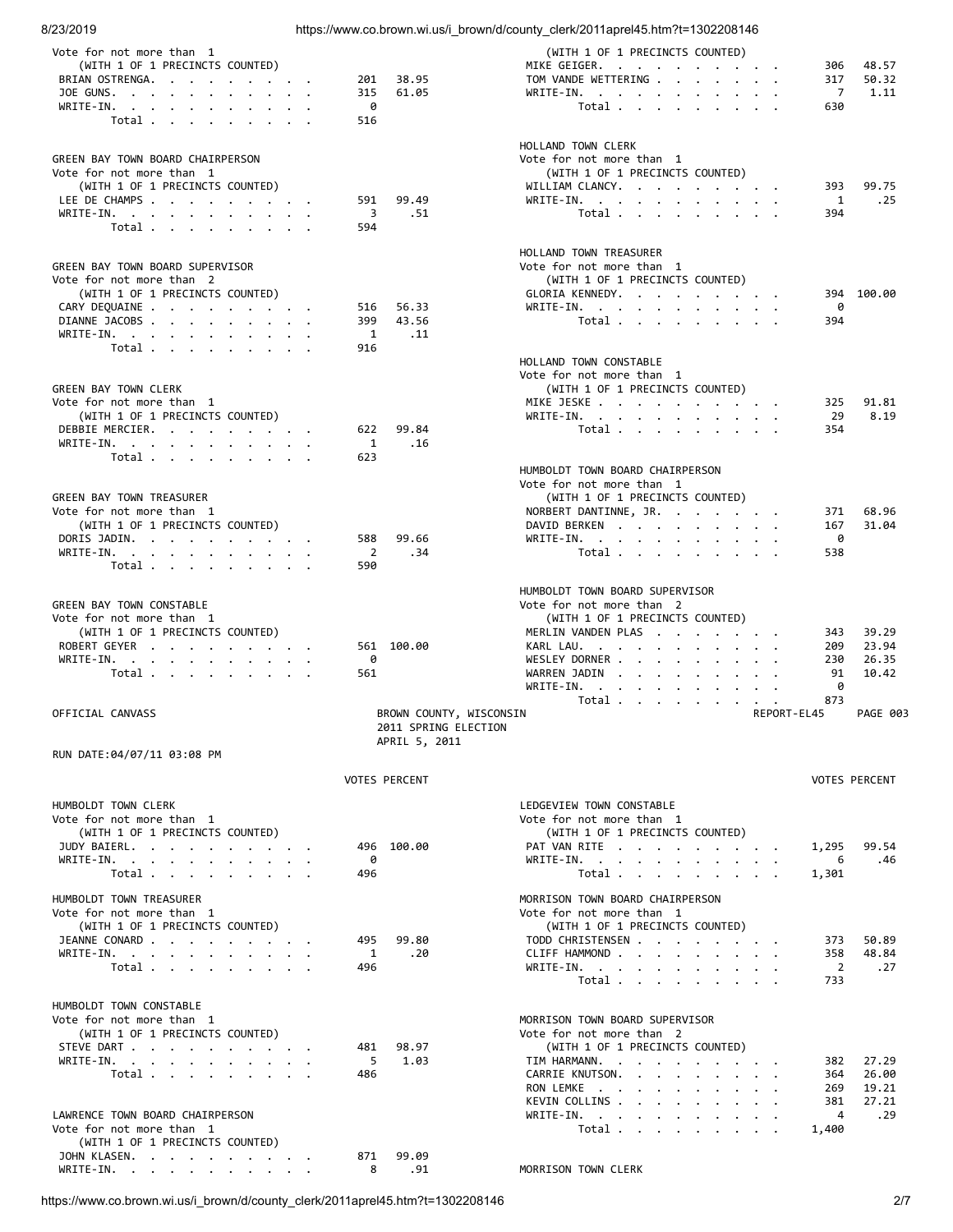| Total                                     | 879       |                              | Vote for not more than 1<br>(WITH 1 OF 1 PRECINCTS COUNTED) |             |                      |
|-------------------------------------------|-----------|------------------------------|-------------------------------------------------------------|-------------|----------------------|
|                                           |           |                              | COLLEEN MAGLEY.                                             | 668         | 99.85                |
| LAWRENCE TOWN BOARD SUPERVISOR            |           |                              | WRITE-IN.                                                   | 1           | .15                  |
| Vote for not more than 2                  |           |                              | Total                                                       | 669         |                      |
| (WITH 1 OF 1 PRECINCTS COUNTED)           |           |                              |                                                             |             |                      |
| KENNETH F. VAN DE HEI.                    | 611       | 37.32                        | MORRISON TOWN TREASURER                                     |             |                      |
| KEVIN E. PAWLAK<br>MARY JO KUSSOW.        | 658       | 40.20<br>21.75               |                                                             |             |                      |
| WRITE-IN.                                 | 356<br>12 | .73                          | Vote for not more than 1<br>(WITH 1 OF 1 PRECINCTS COUNTED) |             |                      |
| Total                                     | 1,637     |                              | LAURIE KOCIAN DAUL                                          | 378         | 52.43                |
|                                           |           |                              | NANCY PANTZLAFF                                             | 342         | 47.43                |
|                                           |           |                              | WRITE-IN.                                                   | 1           | .14                  |
| LEDGEVIEW TOWN BOARD CHAIRPERSON          |           |                              | Total                                                       | 721         |                      |
| Vote for not more than 1                  |           |                              |                                                             |             |                      |
| (WITH 1 OF 1 PRECINCTS COUNTED)           |           |                              |                                                             |             |                      |
| JEFF VAN STRATEN                          | 700       | 45.22                        | MORRISON TOWN CONSTABLE                                     |             |                      |
| MARC D. HESS                              | 843       | 54.46                        | Vote for not more than 1                                    |             |                      |
| WRITE-IN.                                 | 5         | .32                          | (WITH 1 OF 1 PRECINCTS COUNTED)                             |             |                      |
| Total $\cdots$ $\cdots$ $\cdots$          | 1,548     |                              | DENNIS HERMAN LAABS                                         | 655         | 99.70                |
|                                           |           |                              | WRITE-IN.                                                   | 2           | .30                  |
|                                           |           |                              | Total $\cdots$ $\cdots$ $\cdots$                            | 657         |                      |
| LEDGEVIEW TOWN BOARD SUPERVISOR           |           |                              |                                                             |             |                      |
| Vote for not more than 2                  |           |                              |                                                             |             |                      |
| (WITH 1 OF 1 PRECINCTS COUNTED)           |           |                              | NEW DENMARK TOWN BOARD CHAIRPERSON                          |             |                      |
| PHIL DANEN                                | 1,015     | 50.55                        | Vote for not more than 1                                    |             |                      |
| GREG RUNNOE.                              | 885       | 44.07                        | (WITH 1 OF 1 PRECINCTS COUNTED)                             |             |                      |
| WRITE-IN.                                 | 108       | 5.38                         | GARY T. MOORE                                               | 209         | 42.57                |
| Total                                     | 2,008     |                              | WILLIAM J. KRUEGER                                          | 282         | 57.43                |
|                                           |           |                              | WRITE-IN.                                                   | 0           |                      |
|                                           |           |                              | Total $\cdots$ $\cdots$ $\cdots$                            | 491         |                      |
| OFFICIAL CANVASS                          |           | BROWN COUNTY, WISCONSIN      |                                                             | REPORT-EL45 | <b>PAGE 004</b>      |
|                                           |           | 2011 SPRING ELECTION         |                                                             |             |                      |
|                                           |           | APRIL 5, 2011                |                                                             |             |                      |
| RUN DATE:04/07/11 03:08 PM                |           |                              |                                                             |             |                      |
|                                           |           | <b>VOTES PERCENT</b>         |                                                             |             | <b>VOTES PERCENT</b> |
|                                           |           |                              |                                                             |             |                      |
| NEW DENMARK TOWN BOARD SUPERVISOR         |           |                              | PITTSFIELD TOWN BOARD SUPERVISOR #2                         |             |                      |
| Vote for not more than 2                  |           |                              | Vote for not more than 1                                    |             |                      |
| (WITH 1 OF 1 PRECINCTS COUNTED)           |           |                              | (WITH 1 OF 1 PRECINCTS COUNTED)                             |             |                      |
| FRANCIS RABAS                             | 344       | 51.89                        | RAY TAUSCHER                                                | 566         | 99.65                |
| MATTHEW L. GOETSCH                        | 314       | 47.36                        | WRITE-IN.                                                   | 2           | .35                  |
| WRITE-IN.                                 | 5         | .75                          | Total $\cdots$ $\cdots$ $\cdots$                            | 568         |                      |
| Total $\ldots$ $\ldots$ $\ldots$ $\ldots$ | 663       |                              |                                                             |             |                      |
|                                           |           |                              |                                                             |             |                      |
|                                           |           |                              | PITTSFIELD TOWN CLERK                                       |             |                      |
| NEW DENMARK TOWN CLERK                    |           |                              | Vote for not more than 1                                    |             |                      |
| Vote for not more than 1                  |           |                              | (WITH 1 OF 1 PRECINCTS COUNTED)                             |             |                      |
| (WITH 1 OF 1 PRECINCTS COUNTED)           |           |                              | JAN BODART                                                  | 573         | 99.65                |
| MICHELLE K. WALLERIUS                     | 445       | 99.78                        | WRITE-IN.                                                   | 2           | .35                  |
| WRITE-IN.                                 | -1        | $\overline{\phantom{1}}$ .22 | Total                                                       | 575         |                      |
| Total                                     | 446       |                              |                                                             |             |                      |
|                                           |           |                              | PITTSFIELD TOWN TREASURER                                   |             |                      |
| NEW DENMARK TOWN TREASURER                |           |                              | Vote for not more than 1                                    |             |                      |
| Vote for not more than 1                  |           |                              | (WITH 1 OF 1 PRECINCTS COUNTED)                             |             |                      |
| (WITH 1 OF 1 PRECINCTS COUNTED)           |           |                              | SANDRA HARRIG.                                              | 561         | 99.47                |
| DAWN CHERVENKA.                           |           | 438 100.00                   | WRITE-IN.                                                   | 3           | .53                  |
| WRITE-IN, $\cdots$ , $\cdots$ , $\cdots$  | 0         |                              | Total                                                       | 564         |                      |
| Total $\cdots$ $\cdots$ $\cdots$          | 438       |                              |                                                             |             |                      |
|                                           |           |                              |                                                             |             |                      |
|                                           |           |                              | ROCKLAND TOWN BOARD CHAIRPERSON                             |             |                      |
| NEW DENMARK TOWN ASSESSOR                 |           |                              | Vote for not more than 1                                    |             |                      |
| Vote for not more than 1                  |           |                              | (WITH 1 OF 1 PRECINCTS COUNTED)                             |             |                      |
| (WITH 1 OF 1 PRECINCTS COUNTED)           |           |                              | DENNIS J. CASHMAN.                                          | 452         | 99.56                |
| GARY TAICHER                              | 301       | 61.18                        | WRITE-IN.                                                   | 2           | .44                  |
| MICHAEL GAWOREK                           | 191       | 38.82                        | Total $\cdots$ $\cdots$ $\cdots$                            | 454         |                      |
| WRITE-IN.                                 | 0         |                              |                                                             |             |                      |
| Total                                     | 492       |                              |                                                             |             |                      |
|                                           |           |                              | ROCKLAND TOWN BOARD SUPERVISOR                              |             |                      |
|                                           |           |                              | Vote for not more than 2                                    |             |                      |
| NEW DENMARK TOWN CONSTABLE                |           |                              | (WITH 1 OF 1 PRECINCTS COUNTED)                             |             |                      |
| Vote for not more than 1                  |           |                              | GLEN R. SCHWALBACH                                          | 313         | 43.11                |
| (WITH 1 OF 1 PRECINCTS COUNTED)           |           |                              | VICKY L. VAN VONDEREN                                       | 410         | 56.47                |
| STEVEN J. OLSEN                           | 406       | 98.78                        | WRITE-IN.                                                   | 3           | .41                  |
| WRITE-IN.                                 | 5         | 1.22                         | Total                                                       | 726         |                      |
| Total                                     | 411       |                              |                                                             |             |                      |
|                                           |           |                              |                                                             |             |                      |
|                                           |           |                              | ROCKLAND TOWN CLERK                                         |             |                      |
| PITTSFIELD TOWN BOARD CHAIRPERSON         |           |                              | Vote for not more than 1                                    |             |                      |
| Vote for not more than 1                  |           |                              | (WITH 1 OF 1 PRECINCTS COUNTED)                             |             |                      |
| (WITH 1 OF 1 PRECINCTS COUNTED)           |           |                              | TONI L. CARTER.                                             | ø           | 448 100.00           |
| KEITH D. DENEYS                           | 574       | 99.14                        | WRITE-IN.                                                   |             |                      |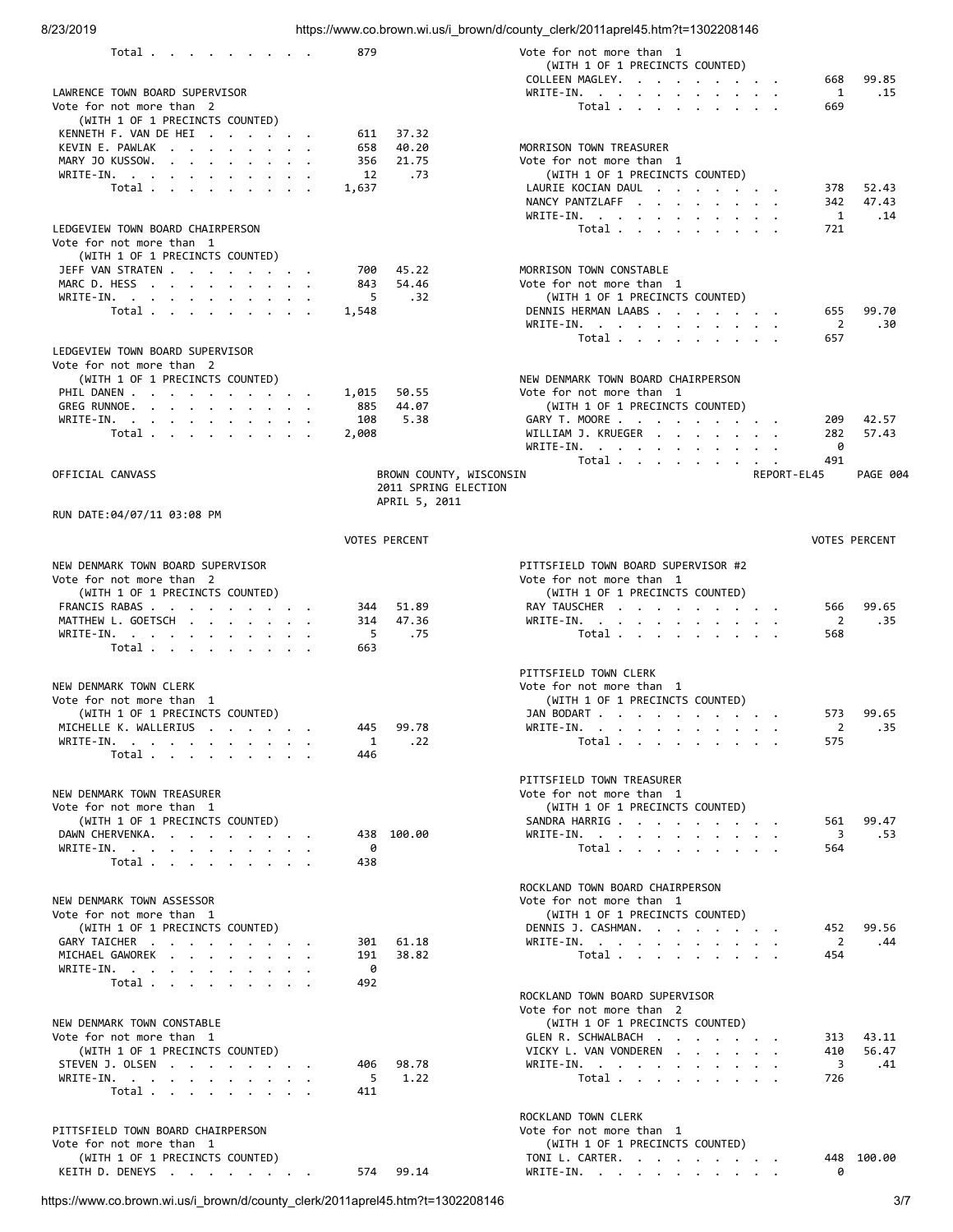| 8/23/2019                                                       |                     |                         | https://www.co.brown.wi.us/i brown/d/county clerk/2011aprel45.htm?t=1302208146 |             |                |                      |
|-----------------------------------------------------------------|---------------------|-------------------------|--------------------------------------------------------------------------------|-------------|----------------|----------------------|
| WRITE-IN.                                                       | 5                   | .86                     | Total $\cdots$ $\cdots$ $\cdots$                                               |             | 448            |                      |
| Total                                                           | 579                 |                         |                                                                                |             |                |                      |
|                                                                 |                     |                         | ROCKLAND TOWN TREASURER                                                        |             |                |                      |
| PITTSFIELD TOWN BOARD SUPERVISOR #1<br>Vote for not more than 1 |                     |                         | Vote for not more than 1<br>(WITH 1 OF 1 PRECINCTS COUNTED)                    |             |                |                      |
| (WITH 1 OF 1 PRECINCTS COUNTED)                                 |                     |                         | MARY E. VAN DYCK                                                               |             | 458            | 100.00               |
| TOM HUETTER.                                                    | 540                 | 99.26                   | WRITE-IN.                                                                      |             | 0              |                      |
| WRITE-IN.                                                       | 4                   | .74                     | Total                                                                          |             | 458            |                      |
| Total<br>OFFICIAL CANVASS                                       | 544                 | BROWN COUNTY, WISCONSIN |                                                                                | REPORT-EL45 |                | <b>PAGE 005</b>      |
|                                                                 |                     | 2011 SPRING ELECTION    |                                                                                |             |                |                      |
| RUN DATE: 04/07/11 03:08 PM                                     |                     | APRIL 5, 2011           |                                                                                |             |                |                      |
|                                                                 |                     |                         |                                                                                |             |                |                      |
|                                                                 |                     | <b>VOTES PERCENT</b>    |                                                                                |             |                | <b>VOTES PERCENT</b> |
| SCOTT TOWN BOARD CHAIRPERSON                                    |                     |                         | ALLOUEZ VILLAGE TRUSTEE                                                        |             |                |                      |
| Vote for not more than 1<br>(WITH 1 OF 1 PRECINCTS COUNTED)     |                     |                         | Vote for not more than 3<br>(WITH 4 OF 4 PRECINCTS COUNTED)                    |             |                |                      |
| WILLIAM G. ULLMER.                                              | 394                 | 34.87                   | BOBBIE FREDERICKS.                                                             |             | 1,482          | 16.69                |
| MIKE VAN LANEN.                                                 | 734                 | 64.96                   | PAUL ZELLER.                                                                   |             | 2,450          | 27.60                |
| WRITE-IN.                                                       | 2                   | .18                     | RAY KOPISH                                                                     |             | 2,250          | 25.34                |
| Total                                                           | 1,130               |                         | LYNN GREEN<br>WRITE-IN.                                                        |             | 2,669<br>27    | 30.06<br>.30         |
|                                                                 |                     |                         | Total                                                                          |             | 8,878          |                      |
| SCOTT TOWN BOARD SUPERVISOR                                     |                     |                         |                                                                                |             |                |                      |
| Vote for not more than 2                                        |                     |                         |                                                                                |             |                |                      |
| (WITH 1 OF 1 PRECINCTS COUNTED)<br>KENNETH H. JACOBS.           | 833                 | 50.79                   | ASHWAUBENON VILLAGE TRUSTEE WARDS 1-2<br>Vote for not more than 1              |             |                |                      |
| CYRIL VAN LAANEN                                                | 780                 | 47.56                   | (WITH 1 OF 1 PRECINCTS COUNTED)                                                |             |                |                      |
| WRITE-IN, , , , , , , , , , ,                                   | 27                  | 1.65                    | MARY KARDOSKEE.                                                                |             | 416            | 99.52                |
| Total $\cdots$ $\cdots$ $\cdots$                                | 1,640               |                         | WRITE-IN.                                                                      |             | $\overline{2}$ | .48                  |
|                                                                 |                     |                         | Total $\cdots$ $\cdots$ $\cdots$                                               |             | 418            |                      |
| SCOTT TOWN CONSTABLE                                            |                     |                         |                                                                                |             |                |                      |
| Vote for not more than 2                                        |                     |                         | ASHWAUBENON VILLAGE TRUSTEE WARDS 3-4                                          |             |                |                      |
| (WITH 1 OF 1 PRECINCTS COUNTED)<br>LELAND BAENEN                | 845                 | 56.67                   | Vote for not more than 1<br>(WITH 1 OF 1 PRECINCTS COUNTED)                    |             |                |                      |
| HARVEY ANDERSON                                                 | 641                 | 42.99                   | GARY PAUL                                                                      |             | 300            | 55.66                |
| WRITE-IN, $\cdots$ , $\cdots$ , $\cdots$                        | 5                   | .34                     | SCOTT SWAIN.                                                                   |             | 236            | 43.78                |
| Total $\cdots$ $\cdots$ $\cdots$                                | 1,491               |                         | WRITE-IN.                                                                      |             | 3              | .56                  |
|                                                                 |                     |                         | Total                                                                          |             | 539            |                      |
| WRIGHTSTOWN TOWN BOARD CHAIRPERSON                              |                     |                         |                                                                                |             |                |                      |
| Vote for not more than 1                                        |                     |                         | ASHWAUBENON VILLAGE TRUSTEE WARDS 5-6                                          |             |                |                      |
| (WITH 1 OF 1 PRECINCTS COUNTED)<br>WILLIAM VERBETEN             |                     |                         | Vote for not more than 1<br>(WITH 1 OF 1 PRECINCTS COUNTED)                    |             |                |                      |
| WRITE-IN.                                                       | 482<br>6            | 98.77<br>1.23           | CHARLOTTE NELSON                                                               |             |                | 570 100.00           |
| Total                                                           | 488                 |                         | WRITE-IN.                                                                      |             | 0              |                      |
|                                                                 |                     |                         | Total                                                                          |             | 570            |                      |
| WRIGHTSTOWN TOWN BOARD SUPERVISOR                               |                     |                         |                                                                                |             |                |                      |
| Vote for not more than 2                                        |                     |                         | ASHWAUBENON VILLAGE CLERK                                                      |             |                |                      |
| (WITH 1 OF 1 PRECINCTS COUNTED)                                 |                     |                         | Vote for not more than 1                                                       |             |                |                      |
| RONALD DINY.<br>JESSIE B. JUEDES                                | 413<br>433          | 48.76<br>51.12          | (WITH 6 OF 6 PRECINCTS COUNTED)                                                |             |                | 99.58                |
| WRITE-IN.                                                       | 1                   | .12                     | DAWN COLLINS<br>WRITE-IN.                                                      |             | 3,318<br>14    | .42                  |
| Total                                                           | 847                 |                         | Total                                                                          |             | 3,332          |                      |
| WRIGHTSTOWN TOWN CLERK                                          |                     |                         | ASHWAUBENON VILLAGE TREASURER                                                  |             |                |                      |
| Vote for not more than 1                                        |                     |                         | Vote for not more than 1                                                       |             |                |                      |
| (WITH 1 OF 1 PRECINCTS COUNTED)                                 |                     |                         | (WITH 6 OF 6 PRECINCTS COUNTED)                                                |             |                |                      |
| DONNA MARTZAHL.<br>WRITE-IN, , , , , , , , , , ,                | 541<br>$\mathbf{1}$ | 99.82<br>.18            | TIM WOODWORTH<br>WRITE-IN.                                                     |             | 3,279<br>8     | 99.76<br>.24         |
| Total                                                           | 542                 |                         | Total                                                                          |             | 3,287          |                      |
|                                                                 |                     |                         |                                                                                |             |                |                      |
| WRIGHTSTOWN TOWN TREASURER<br>Vote for not more than 1          |                     |                         | ASHWAUBENON VILLAGE MUNICIPAL JUDGE<br>Vote for not more than 1                |             |                |                      |
| (WITH 1 OF 1 PRECINCTS COUNTED)                                 |                     |                         | (WITH 6 OF 6 PRECINCTS COUNTED)                                                |             |                |                      |
| NANCY LEICK.                                                    | 520                 | 99.81                   | GARY WICKERT                                                                   |             | 3,306          | 99.61                |
| WRITE-IN.                                                       | $\mathbf{1}$        | .19                     | WRITE-IN.                                                                      |             | 13             | .39                  |
| Total<br>OFFICIAL CANVASS                                       | 521                 | BROWN COUNTY, WISCONSIN | Total                                                                          | REPORT-EL45 | 3,319          | <b>PAGE 006</b>      |
|                                                                 |                     | 2011 SPRING ELECTION    |                                                                                |             |                |                      |
|                                                                 |                     | APRIL 5, 2011           |                                                                                |             |                |                      |
| RUN DATE:04/07/11 03:08 PM                                      |                     |                         |                                                                                |             |                |                      |
|                                                                 |                     | <b>VOTES PERCENT</b>    |                                                                                |             |                | <b>VOTES PERCENT</b> |
|                                                                 |                     |                         |                                                                                |             |                |                      |
| BELLEVUE VILLAGE TRUSTEE                                        |                     |                         | HOWARD VILLAGE PRESIDENT                                                       |             |                |                      |
| Vote for not more than 2<br>(WITH 2 OF 2 PRECINCTS COUNTED)     |                     |                         | Vote for not more than 1<br>(WITH 3 OF 3 PRECINCTS COUNTED)                    |             |                |                      |
| DAVE KASTER.                                                    |                     | 1,923 51.24             | BURT R. MC INTYRE.                                                             |             | 3,001          | 98.17                |
| KEVIN BRENNAN                                                   | 1,806               | 48.12                   | WRITE-IN, $\cdots$ , $\cdots$ , $\cdots$                                       |             | 56             | 1.83                 |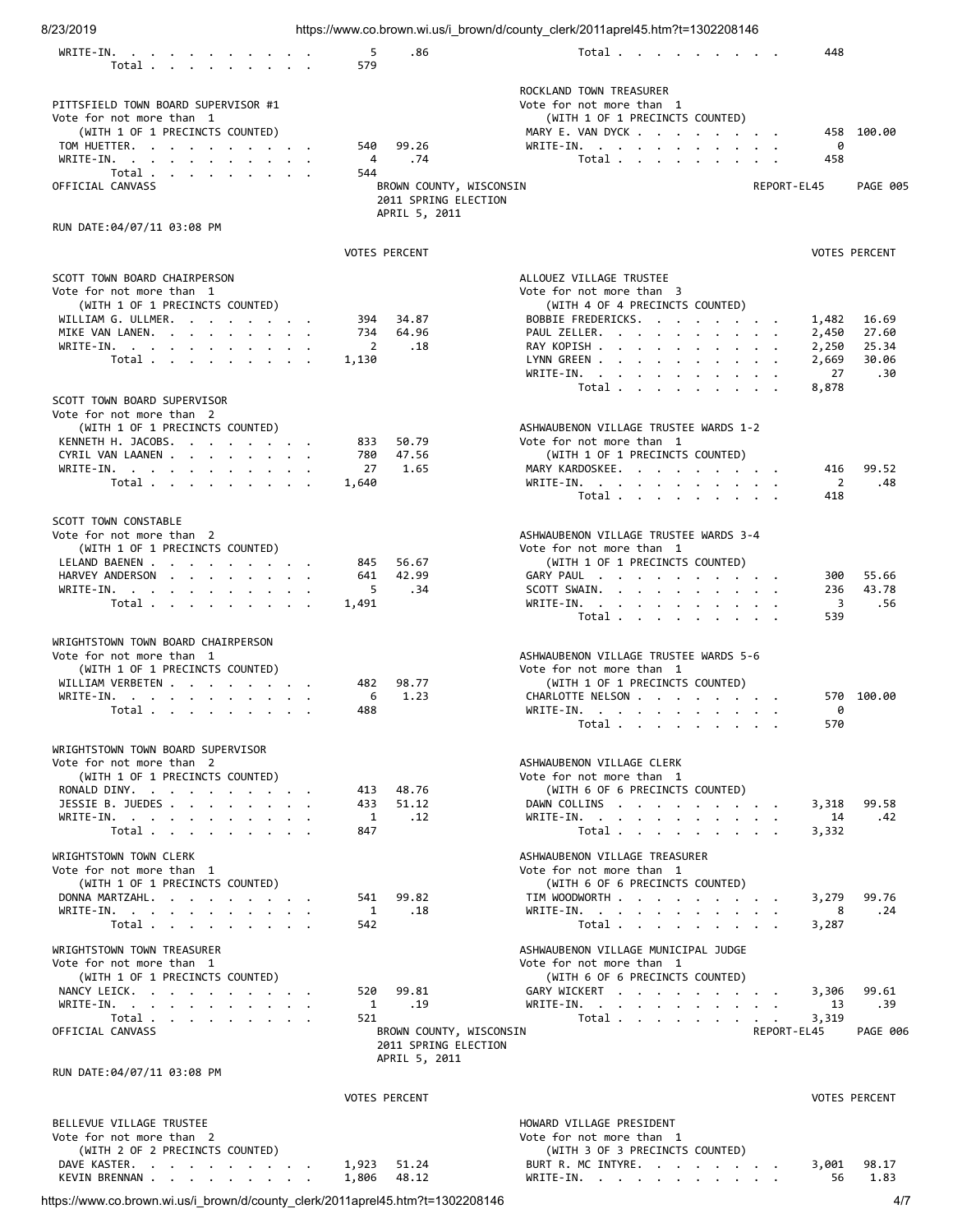| 8/23/2019 |  |  |
|-----------|--|--|

| WRITE-IN.<br>Total                                          |                                                                                                                                                                                                                                            | 24<br>3,753 | .64                  | 3,057<br>Total $\cdots$ $\cdots$ $\cdots$                                                                                                                                          |  |
|-------------------------------------------------------------|--------------------------------------------------------------------------------------------------------------------------------------------------------------------------------------------------------------------------------------------|-------------|----------------------|------------------------------------------------------------------------------------------------------------------------------------------------------------------------------------|--|
|                                                             |                                                                                                                                                                                                                                            |             |                      |                                                                                                                                                                                    |  |
| DENMARK VILLAGE PRESIDENT                                   |                                                                                                                                                                                                                                            |             |                      | HOWARD VILLAGE TRUSTEE W1-2<br>Vote for not more than 1                                                                                                                            |  |
| Vote for not more than 1                                    |                                                                                                                                                                                                                                            |             |                      | (WITH 1 OF 1 PRECINCTS COUNTED)                                                                                                                                                    |  |
| (WITH 1 OF 1 PRECINCTS COUNTED)                             |                                                                                                                                                                                                                                            |             |                      | RONALD BREDAEL.<br>98.61<br>213                                                                                                                                                    |  |
| ROGER D. STEIN.                                             |                                                                                                                                                                                                                                            | 268         | 50.57                | 1.39<br>WRITE-IN.<br>3                                                                                                                                                             |  |
| LAUREL TOWNS<br>WRITE-IN.                                   |                                                                                                                                                                                                                                            | 254<br>8    | 47.92<br>1.51        | Total $\cdots$ $\cdots$ $\cdots$<br>216                                                                                                                                            |  |
| Total $\cdots$ $\cdots$ $\cdots$                            |                                                                                                                                                                                                                                            | 530         |                      |                                                                                                                                                                                    |  |
|                                                             |                                                                                                                                                                                                                                            |             |                      | HOWARD VILLAGE TRUSTEE W3-4                                                                                                                                                        |  |
|                                                             |                                                                                                                                                                                                                                            |             |                      | Vote for not more than 1                                                                                                                                                           |  |
| DENMARK VILLAGE TRUSTEE                                     |                                                                                                                                                                                                                                            |             |                      | (WITH 1 OF 1 PRECINCTS COUNTED)                                                                                                                                                    |  |
| Vote for not more than 3<br>(WITH 1 OF 1 PRECINCTS COUNTED) |                                                                                                                                                                                                                                            |             |                      | 99.50<br>JIM WIDIGER.<br>201<br>1<br>.50<br>WRITE-IN.                                                                                                                              |  |
| DANIEL DVORAK                                               |                                                                                                                                                                                                                                            | 353         | 27.82                | Total<br>202                                                                                                                                                                       |  |
| HELEN B. MLEZIVA                                            |                                                                                                                                                                                                                                            | 329         | 25.93                |                                                                                                                                                                                    |  |
| STEVE GIESE.                                                |                                                                                                                                                                                                                                            | 344         | 27.11                |                                                                                                                                                                                    |  |
| JAMES BOMSKI.<br>WRITE-IN.                                  |                                                                                                                                                                                                                                            | 237<br>6    | 18.68<br>.47         | HOWARD VILLAGE TRUSTEE W13-14<br>Vote for not more than 1                                                                                                                          |  |
| the contract of the contract of the<br>Total                |                                                                                                                                                                                                                                            | 1,269       |                      | (WITH 1 OF 1 PRECINCTS COUNTED)                                                                                                                                                    |  |
|                                                             |                                                                                                                                                                                                                                            |             |                      | DAVID STEFFEN<br>525<br>98.68                                                                                                                                                      |  |
|                                                             |                                                                                                                                                                                                                                            |             |                      | WRITE-IN.<br>7<br>1.32                                                                                                                                                             |  |
| DENMARK VILLAGE MUNICIPAL JUDGE                             |                                                                                                                                                                                                                                            |             |                      | Total<br>532                                                                                                                                                                       |  |
| Vote for not more than 1<br>(WITH 1 OF 1 PRECINCTS COUNTED) |                                                                                                                                                                                                                                            |             |                      |                                                                                                                                                                                    |  |
| CHARLES TEEGE                                               |                                                                                                                                                                                                                                            | 463         | 99.14                | HOWARD VILLAGE TRUSTEE W15-16                                                                                                                                                      |  |
| WRITE-IN.                                                   |                                                                                                                                                                                                                                            | 4           | .86                  | Vote for not more than 1                                                                                                                                                           |  |
| Total                                                       |                                                                                                                                                                                                                                            | 467         |                      | (WITH 1 OF 1 PRECINCTS COUNTED)                                                                                                                                                    |  |
|                                                             |                                                                                                                                                                                                                                            |             |                      | DAN DEPPELER<br>98.29<br>574                                                                                                                                                       |  |
| HOBART VILLAGE PRESIDENT                                    |                                                                                                                                                                                                                                            |             |                      | WRITE-IN.<br>1.71<br>10<br>Total $\cdots$ $\cdots$ $\cdots$<br>584                                                                                                                 |  |
| Vote for not more than 1                                    |                                                                                                                                                                                                                                            |             |                      |                                                                                                                                                                                    |  |
| (WITH 1 OF 1 PRECINCTS COUNTED)                             |                                                                                                                                                                                                                                            |             |                      |                                                                                                                                                                                    |  |
| RICHARD R. HEIDEL.                                          |                                                                                                                                                                                                                                            | 1,453       | 96.80                | PULASKI VILLAGE PRESIDENT                                                                                                                                                          |  |
| WRITE-IN.<br>Total                                          |                                                                                                                                                                                                                                            | 48          | 3.20                 | Vote for not more than 1<br>(WITH 1 OF 1 PRECINCTS COUNTED)                                                                                                                        |  |
|                                                             |                                                                                                                                                                                                                                            | 1,501       |                      | 47.68<br>KEITH CHAMBERS.<br>400                                                                                                                                                    |  |
|                                                             |                                                                                                                                                                                                                                            |             |                      | 51.61<br>RONALD KRYGER<br>433                                                                                                                                                      |  |
| HOBART VILLAGE TRUSTEE                                      |                                                                                                                                                                                                                                            |             |                      | 6<br>.72<br>WRITE-IN.                                                                                                                                                              |  |
| Vote for not more than 2                                    |                                                                                                                                                                                                                                            |             |                      | 839<br>Total                                                                                                                                                                       |  |
| (WITH 1 OF 1 PRECINCTS COUNTED)<br>DONNA SEVERSON.          |                                                                                                                                                                                                                                            | 1,156       | 37.64                |                                                                                                                                                                                    |  |
| ROBERT E. VAN DE HEY.                                       |                                                                                                                                                                                                                                            | 688         | 22.40                | PULASKI VILLAGE TRUSTEE                                                                                                                                                            |  |
| DAVE DILLENBURG                                             |                                                                                                                                                                                                                                            | 1,219       | 39.69                | Vote for not more than 3                                                                                                                                                           |  |
| $WRITE-IN.$                                                 |                                                                                                                                                                                                                                            | 8           | .26                  | (WITH 1 OF 1 PRECINCTS COUNTED)                                                                                                                                                    |  |
| Total $\cdots$ $\cdots$                                     |                                                                                                                                                                                                                                            | 3,071       |                      | FRANCIS KARCHINSKI<br>17.57<br>335<br>EDWARD KRAUSE<br>21.39<br>408                                                                                                                |  |
|                                                             |                                                                                                                                                                                                                                            |             |                      | JIM RESICK<br>18.09<br>345                                                                                                                                                         |  |
|                                                             |                                                                                                                                                                                                                                            |             |                      | GERALD WOJKIEWICZ.<br>358<br>18.77                                                                                                                                                 |  |
|                                                             |                                                                                                                                                                                                                                            |             |                      | REED A. WOODWARD<br>23.28<br>444                                                                                                                                                   |  |
|                                                             |                                                                                                                                                                                                                                            |             |                      | .89<br>WRITE-IN.<br>17<br>the contract of the contract of the contract of the contract of the contract of the contract of the contract of<br>$Total \cdot \cdot \cdot \cdot \cdot$ |  |
| OFFICIAL CANVASS                                            |                                                                                                                                                                                                                                            |             |                      | 1,907<br>BROWN COUNTY, WISCONSIN<br><b>PAGE 007</b><br>REPORT-EL45                                                                                                                 |  |
|                                                             |                                                                                                                                                                                                                                            |             |                      | 2011 SPRING ELECTION                                                                                                                                                               |  |
|                                                             |                                                                                                                                                                                                                                            |             | APRIL 5, 2011        |                                                                                                                                                                                    |  |
| RUN DATE:04/07/11 03:08 PM                                  |                                                                                                                                                                                                                                            |             |                      |                                                                                                                                                                                    |  |
|                                                             |                                                                                                                                                                                                                                            |             | <b>VOTES PERCENT</b> | <b>VOTES PERCENT</b>                                                                                                                                                               |  |
|                                                             |                                                                                                                                                                                                                                            |             |                      |                                                                                                                                                                                    |  |
| SUAMICO VILLAGE PRESIDENT<br>Vote for not more than 1       |                                                                                                                                                                                                                                            |             |                      | DE PERE CITY ALDERPERSON DISTRICT 2<br>Vote for not more than 1                                                                                                                    |  |
| (WITH 2 OF 2 PRECINCTS COUNTED)                             |                                                                                                                                                                                                                                            |             |                      | (WITH 1 OF 1 PRECINCTS COUNTED)                                                                                                                                                    |  |
| PATRICIA GAURA-JELEN.                                       |                                                                                                                                                                                                                                            | 2,055       | 62.44                | DAN ROBINSON<br>1,084<br>99.36                                                                                                                                                     |  |
| BETH SHEEDY.                                                |                                                                                                                                                                                                                                            | 1,230       | 37.37                | WRITE-IN.<br>7<br>.64<br>the contract of the contract of the contract of the contract of the contract of the contract of the contract of                                           |  |
| WRITE-IN.<br>Total                                          |                                                                                                                                                                                                                                            | 6<br>3,291  | .18                  | Total<br>1,091                                                                                                                                                                     |  |
|                                                             |                                                                                                                                                                                                                                            |             |                      |                                                                                                                                                                                    |  |
|                                                             |                                                                                                                                                                                                                                            |             |                      | DE PERE CITY ALDERPERSON DISTRICT 4                                                                                                                                                |  |
| SUAMICO VILLAGE TRUSTEE                                     |                                                                                                                                                                                                                                            |             |                      | Vote for not more than 1                                                                                                                                                           |  |
| Vote for not more than 2<br>(WITH 2 OF 2 PRECINCTS COUNTED) |                                                                                                                                                                                                                                            |             |                      | (WITH 1 OF 1 PRECINCTS COUNTED)<br>KATHY VAN VONDEREN<br>545<br>98.55                                                                                                              |  |
| JERRY VANDERSTEEN.                                          |                                                                                                                                                                                                                                            | 1,197       | 21.99                | 8<br>WRITE-IN.<br>1.45                                                                                                                                                             |  |
| TOM LUND.                                                   |                                                                                                                                                                                                                                            | 1,665       | 30.59                | 553<br>Total                                                                                                                                                                       |  |
| MARY STEFFEN.                                               |                                                                                                                                                                                                                                            | 1,313       | 24.12                |                                                                                                                                                                                    |  |
| MICHELLE ECKERT                                             | <b><i>Charles Committee Committee Committee Committee Committee Committee Committee Committee Committee Committee Committee Committee Committee Committee Committee Committee Committee Committee Committee Committee Committee Co</i></b> | 1,260       | 23.15                |                                                                                                                                                                                    |  |
| WRITE-IN, , , , , , , , ,<br>Total                          |                                                                                                                                                                                                                                            | 8<br>5,443  | .15                  | DE PERE CITY ALDERPERSON DISTRICT 3<br>Vote for not more than 1                                                                                                                    |  |
|                                                             |                                                                                                                                                                                                                                            |             |                      | (WITH 1 OF 1 PRECINCTS COUNTED)                                                                                                                                                    |  |
|                                                             |                                                                                                                                                                                                                                            |             |                      | MICHAEL DONOVAN<br>99.01<br>1,104                                                                                                                                                  |  |
| SUAMICO VILLAGE MUNICIPAL JUDGE                             |                                                                                                                                                                                                                                            |             |                      | .99<br>WRITE-IN.<br>11                                                                                                                                                             |  |
| Vote for not more than 1<br>(WITH 2 OF 2 PRECINCTS COUNTED) |                                                                                                                                                                                                                                            |             |                      | Total<br>1,115                                                                                                                                                                     |  |
|                                                             |                                                                                                                                                                                                                                            |             |                      |                                                                                                                                                                                    |  |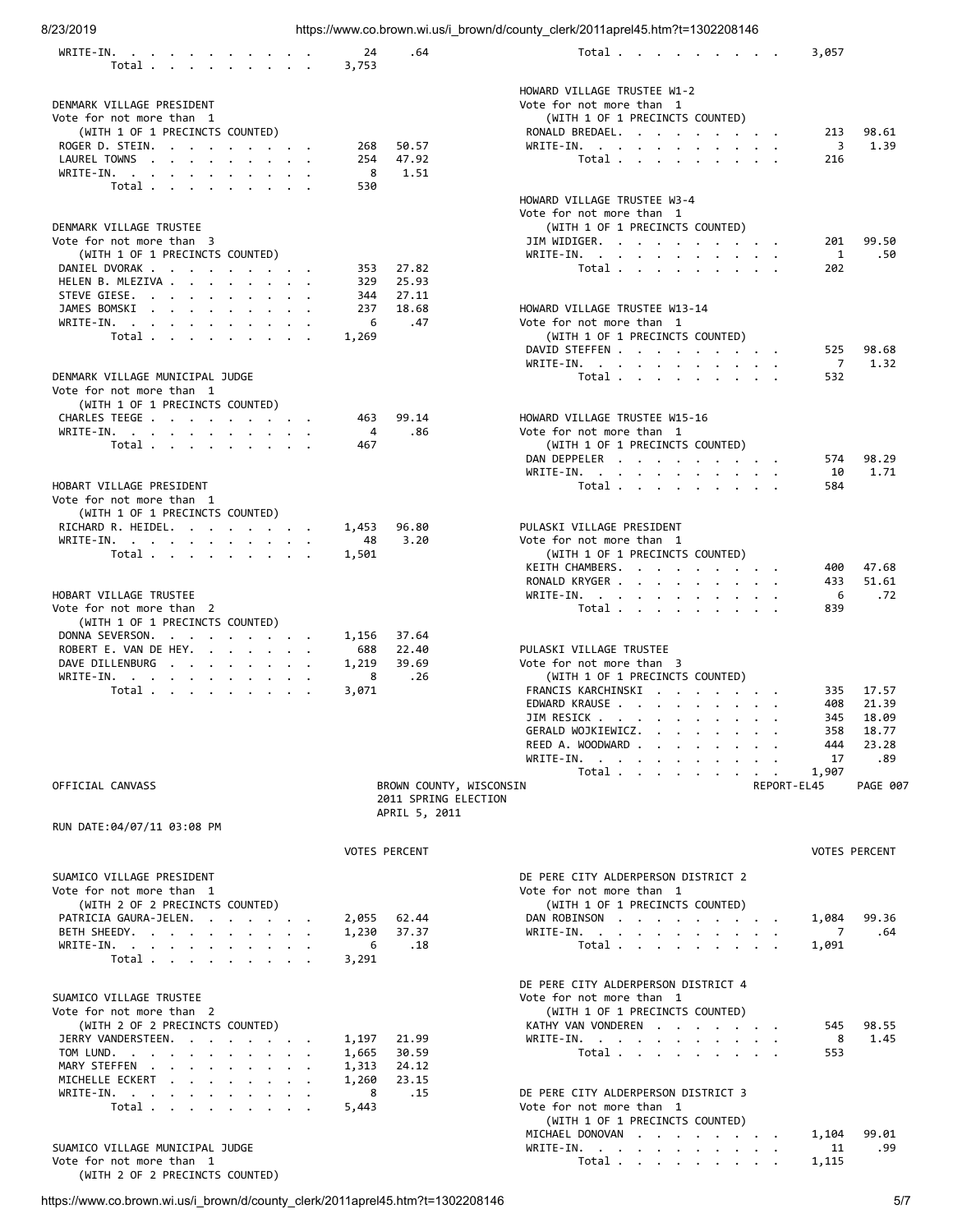| 8/23/2019                                                      |                |                                                 | https://www.co.brown.wi.us/i brown/d/county clerk/2011aprel45.htm?t=1302208146 |                 |
|----------------------------------------------------------------|----------------|-------------------------------------------------|--------------------------------------------------------------------------------|-----------------|
| KEVIN A. RATHBURN.                                             | 2,611          | 99.62                                           |                                                                                |                 |
| WRITE-IN.                                                      | 10             | .38                                             | GREEN BAY CITY MAYOR                                                           |                 |
| Total                                                          | 2,621          |                                                 | Vote for not more than 1                                                       |                 |
|                                                                |                |                                                 | (WITH 50 OF 50 PRECINCTS COUNTED)<br>PATRICK EVANS<br>9,038                    | 39.13           |
| WRIGHTSTOWN VILLAGE PRESIDENT                                  |                |                                                 | JIM SCHMITT.<br>13,916                                                         | 60.25           |
| Vote for not more than 1                                       |                |                                                 | WRITE-IN.<br>142                                                               | .61             |
| (WITH 1 OF 1 PRECINCTS COUNTED)                                |                |                                                 | Total<br>23,096                                                                |                 |
| BRETT WALLACE                                                  | 470            | 97.92<br>2.08                                   |                                                                                |                 |
| WRITE-IN.<br>Total                                             | 10<br>480      |                                                 | ASHWAUBENON SCH DIST SCH BD MEM                                                |                 |
|                                                                |                |                                                 | Vote for not more than 2                                                       |                 |
|                                                                |                |                                                 | (WITH 6 OF 6 PRECINCTS COUNTED)                                                |                 |
| WRIGHTSTOWN VILLAGE TRUSTEE                                    |                |                                                 | BRIAN VAN DE KREEKE<br>1,947                                                   | 42.27           |
| Vote for not more than 3<br>(WITH 1 OF 1 PRECINCTS COUNTED)    |                |                                                 | MARK WILLIAMS<br>2,627<br>WRITE-IN.<br>32                                      | 57.03<br>.69    |
| SCOTT REIGNIER.                                                | 383            | 33.39                                           | Total<br>4,606                                                                 |                 |
| ANDREW LUNDT                                                   | 377            | 32.87                                           |                                                                                |                 |
| JACK LEWIS                                                     | 380            | 33.13                                           |                                                                                |                 |
| WRITE-IN.                                                      | 7              | .61                                             | BRILLION PUBLIC SCHOOLS SCH BD MEM                                             |                 |
| Total $\cdots$ $\cdots$ $\cdots$                               | 1,147          |                                                 | Vote for not more than 3<br>(WITH 2 OF 2 PRECINCTS COUNTED)                    |                 |
|                                                                |                |                                                 | HOLLY M. THUROW-RIAHI<br>18                                                    | 36.00           |
| DE PERE CITY ALDERPERSON DISTRICT 1                            |                |                                                 | LEA M. CALAWAY.<br>17                                                          | 34.00           |
| Vote for not more than 1                                       |                |                                                 | STEVE KLESSIG<br>15                                                            | 30.00           |
| (WITH 1 OF 1 PRECINCTS COUNTED)<br>PAUL L. KEGEL               | 611            | 42.37                                           | WRITE-IN.<br>0<br>Total<br>50                                                  |                 |
| LARRY L. LUECK.                                                | 825            | 57.21                                           |                                                                                |                 |
| WRITE-IN.                                                      | 6              | .42                                             |                                                                                |                 |
| Total                                                          | 1,442          |                                                 | SCH DIST OF DENMARK SCH BD MEM                                                 |                 |
|                                                                |                |                                                 | Vote for not more than 1<br>(WITH 6 OF 6 PRECINCTS COUNTED)                    |                 |
|                                                                |                |                                                 | PAULA LARSEN<br>1,552                                                          | 98.73           |
|                                                                |                |                                                 | WRITE-IN.<br>20                                                                | 1.27            |
|                                                                |                |                                                 | Total<br>1,572                                                                 |                 |
| OFFICIAL CANVASS                                               |                | BROWN COUNTY, WISCONSIN<br>2011 SPRING ELECTION | REPORT-EL45                                                                    | <b>PAGE 008</b> |
|                                                                |                | APRIL 5, 2011                                   |                                                                                |                 |
| RUN DATE:04/07/11 03:08 PM                                     |                |                                                 |                                                                                |                 |
|                                                                |                | <b>VOTES PERCENT</b>                            | <b>VOTES PERCENT</b>                                                           |                 |
|                                                                |                |                                                 |                                                                                |                 |
| UNIFIED SCH DIST OF DE PERE SCH BD MEM                         |                |                                                 |                                                                                |                 |
|                                                                |                |                                                 | PULASKI COMMUNITY SCH DIST SCH BD MEM ZONE 4                                   |                 |
| Vote for not more than 2                                       |                |                                                 | Vote for not more than 1                                                       |                 |
| (WITH 8 OF 8 PRECINCTS COUNTED)<br>BOB MATHEWS.                | 3,310          | 44.13                                           | (WITH 5 OF 5 PRECINCTS COUNTED)<br>PAM DENZER<br>2,175                         | 99.36           |
| JON PAQUE                                                      | 2,743          | 36.57                                           | WRITE-IN.<br>14                                                                | .64             |
| SAYURI PEARSON LONGNECKER                                      | 1,412          | 18.83                                           | Total $\cdots$ $\cdots$<br>2,189                                               |                 |
| WRITE-IN.                                                      | 35             | .47                                             |                                                                                |                 |
| Total                                                          | 7,500          |                                                 | PULASKI COMMUNITY SCH DIST SCH BD MEM ZONE 6                                   |                 |
|                                                                |                |                                                 | Vote for not more than 1                                                       |                 |
| GREEN BAY AREA PUBLIC SCH DIST SCH BD MEM                      |                |                                                 | (WITH 5 OF 5 PRECINCTS COUNTED)                                                |                 |
| Vote for not more than 2                                       |                |                                                 | DONSIA STRONG HILL<br>724                                                      | 29.16           |
| (WITH 61 OF 61 PRECINCTS COUNTED)<br>KATIE MALONEY             | 18,996         | 53.80                                           | CHRISTINE VANDENHOUTEN<br>1,749<br>WRITE-IN.<br>10                             | 70.44<br>.40    |
| MIKE BLECHA.                                                   | 15,272         | 43.25                                           | Total<br>2,483                                                                 |                 |
| WRITE-IN.                                                      | 1,039          | 2.94                                            |                                                                                |                 |
| Total                                                          | 35,307         |                                                 |                                                                                |                 |
|                                                                |                |                                                 | REEDSVILLE SCH DIST SCH BD MEM<br>Vote for not more than 2                     |                 |
| HOWARD-SUAMICO SCH DIST SCH BD MEM V HOWARD REP                |                |                                                 | (WITH 1 OF 1 PRECINCTS COUNTED)                                                |                 |
| Vote for not more than 3                                       |                |                                                 | ANDREW W. MAERTZ<br>208                                                        | 56.68           |
| (WITH 6 OF 6 PRECINCTS COUNTED)                                |                |                                                 | TODD R. CAVANAUGH.<br>159                                                      | 43.32           |
| JEFF ANDERSON<br>PETER APP                                     | 4,009<br>3,376 | 35.49<br>29.89                                  | 0<br>WRITE-IN.<br>Total<br>367                                                 |                 |
| MARK ASHLEY.                                                   | 3,847          | 34.06                                           |                                                                                |                 |
| WRITE-IN.                                                      | 63             | .56                                             |                                                                                |                 |
| Total $\cdots$ $\cdots$ $\cdots$                               | 11,295         |                                                 | SCH DIST OF WEST DE PERE SCH BD MEM                                            |                 |
|                                                                |                |                                                 | Vote for not more than 2                                                       |                 |
| HOWARD-SUAMICO SCH DIST SCH BD MEM V SUAMICO REP               |                |                                                 | (WITH 5 OF 5 PRECINCTS COUNTED)<br>JOSEPH PAUL BERGNER<br>2,232                | 47.81           |
| Vote for not more than 1                                       |                |                                                 | PATRICK PEETERS<br>2,410                                                       | 51.63           |
| (WITH 6 OF 6 PRECINCTS COUNTED)                                |                |                                                 | WRITE-IN.<br>26                                                                | .56             |
| RACHELLE PAULSEN                                               | 5,029          | 99.39                                           | Total<br>4,668                                                                 |                 |
| WRITE-IN.<br>Total                                             | 31<br>5,060    | .61                                             |                                                                                |                 |
|                                                                |                |                                                 | WRIGHTSTOWN COMMUNITY SCH DIST SCH BD MEM                                      |                 |
|                                                                |                |                                                 | Vote for not more than 3                                                       |                 |
| KAUKAUNA AREA SCH DIST SCH BD MEM                              |                |                                                 | (WITH 6 OF 6 PRECINCTS COUNTED)                                                |                 |
| Vote for not more than 2                                       |                |                                                 | JEANNE WALL.<br>948                                                            | 23.71           |
| (WITH 1 OF 1 PRECINCTS COUNTED)<br>SUZANNE GERTZ<br>JOHN MOORE | 133            | 55.42                                           | JENNY GLODOWSKI.<br>546<br>CAROLYNGREEN.<br>738                                | 13.65<br>18.45  |